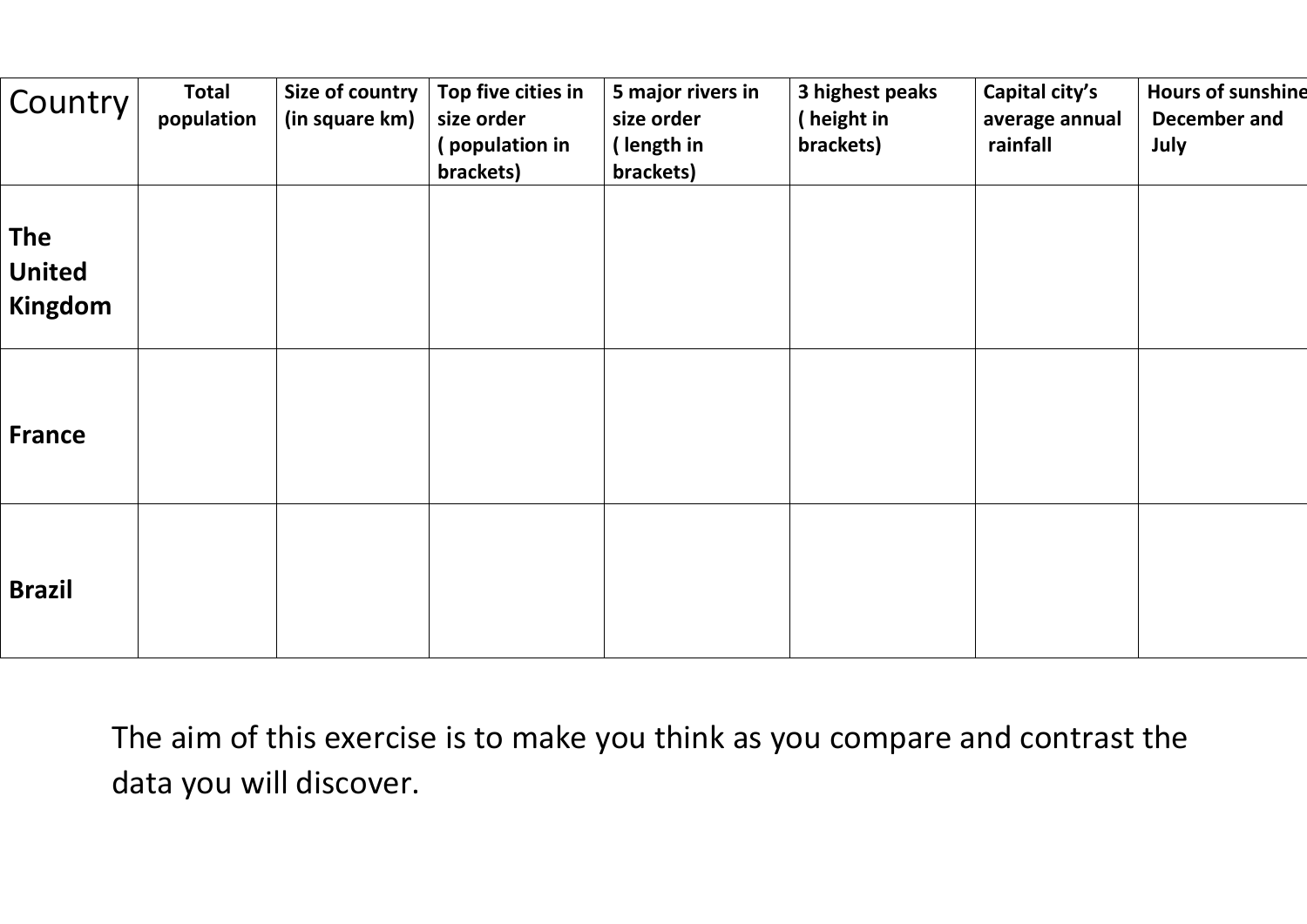Now use your knowledge of graphs to compare these statistics.

For example you could draw a bar graph, use pictograms, pie charts to compare the city sizes or the length of the rivers. Remember to use a key.

<http://www.mathsphere.co.uk/resources/MathSphereFreeGraphPaper.htm>

What conclusions can you draw from what you have discovered?

\*\* You could develop this now by comparing the UK to two new locations, one in Europe and the other in South America. E.g. Sweden(Europe) Peru(South America)